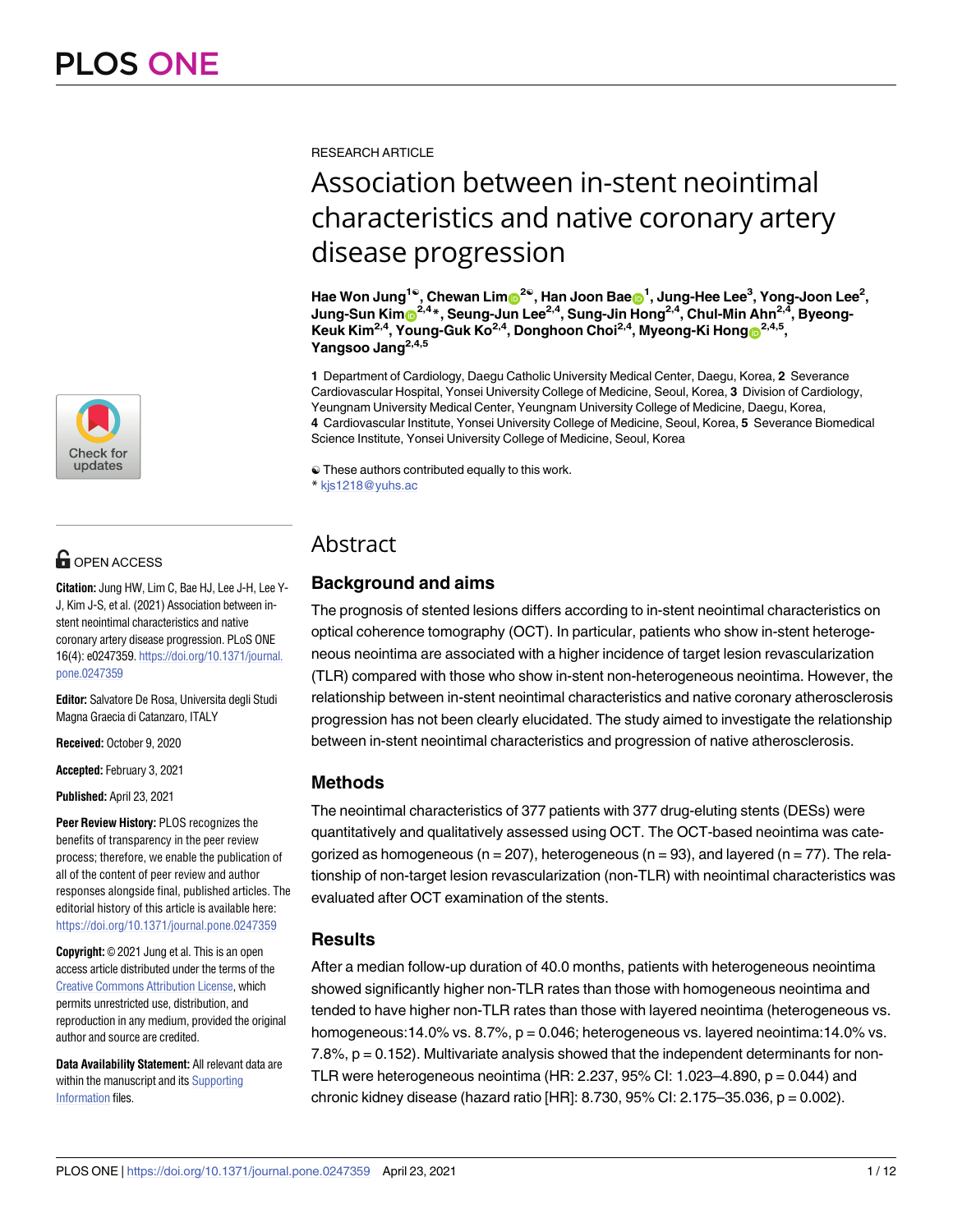<span id="page-1-0"></span>**Funding:** This research was supported by a grant from the Korea Health Technology R&D Project through the Korea Health Industry Development Institute (KHIDI), funded by the Ministry of Health & Welfare, Republic of Korea to JSK (No: HI15C1277), a grant from the National Research Foundation of Korea (NRF), funded by the Korean government (MSIT) to JSK (No. 2017R1A2B2003191), the Ministry of Science & ICT to SJK (2017M3A9E9073585), and the Cardiovascular Research Center (Seoul, Korea).

**Competing interests:** The authors have declared that no competing interests exist.

#### **Conclusions**

The heterogeneous neointima in DES-treated lesions was associated with a higher incidence of non-TLR and target lesion failure. This finding suggests that the neointimal pattern may reflect the progression of the native lesion.

# **Introduction**

The prognosis of stented lesions may differ according to the in-stent neointimal characteristics observed on optical coherence tomography (OCT)  $[1-3]$  $[1-3]$  $[1-3]$  $[1-3]$  $[1-3]$ . In particular, patients who show instent heterogeneous neointimal growth are associated with a higher incidence of target lesion revascularization (TLR) compared with those who show in-stent non-heterogeneous neointimal growth [\[1](#page-10-0), [2](#page-10-0)]. However, the relationship between in-stent neointimal characteristics and native coronary atherosclerosis progression has not been clearly elucidated. Therefore, in this study, we aimed to this study to investigate the relationship between in-stent neointimal characteristics and native atherosclerosis progression in untreated coronary segments using OCT in patients who underwent percutaneous coronary intervention (PCI) with drug-eluting stent (DES).

# **Materials and methods**

#### **Patient data selection**

Among 540 patients with 576 stented lesions from the Yonsei OCT registry (Clinical Trials. gov NCT02099162), 163 patients were excluded from the study for the following reasons: 1) inadequate OCT image quality  $(n = 5)$ , 2) index PCI with bare metal stents  $(n = 45)$ , 3) OCT for two or more stented lesions ( $n = 36$ ), 4) OCT after balloon angioplasty due to tight lesion  $(n = 5)$ , 5) OCT-based evidence of neoatherosclerotic lesions  $(n = 39)$ , 6) in-stent restenosis (ISR) lesions treated with a DES ( $n = 30$ ) and 7) loss to follow-up ( $n = 3$ ). Finally, 377 patients with 377 DES-treated lesions were included. The stent type was selected at the discretion of the physician at the time of index PCI. Among the patients included, 127 first-generation DESs and 250 second-generation DESs were used. A first-generation DES was defined as a sirolimus- (Cypher) and paclitaxel- (Taxus) eluting stent, and the second-generation DESs were defined as zotarolimus-(Endeavor Sprint or Resolute), everolimus- (Xience), and biolimus- (Nobori) eluting stents. DES implantation was performed using conventional techniques. Unfractionated heparin at 100 IU/kg was administered as an initial bolus, with additional boluses administered during the procedure to achieve an activated clotting time of 250–300 s. Dual antiplatelet therapy (100 mg aspirin and 75 mg clopidogrel, 180 mg ticagrelor or 10 mg prasugrel) was recommended for all patients for at least 12 months after DES implantation. Follow-up coronary angiography (CAG) and OCT were performed for evidence of myocardial ischemia in the stress test or clinical presentation of coronary artery disease ( $n = 84, 22.3\%$ ) or routine follow-up angiography ( $n = 293, 77.7\%$ ). Drug-coated balloon (DCB) angioplasty was performed for 80 patients who presented with ISR lesions, defined as lesions with diameter stenosis  $\geq$  70% on quantitative coronary analysis (QCA) or diameter stenosis  $\geq$  50% with the evidence of myocardial ischemia at the time of OCT. DCB angioplasty was not performed for lesions not consistent to ISR. When DCB angioplasty was required for the ISR lesions, OCT was performed before and after DCB angioplasty. The study protocol conformed to the ethical guidelines of the 1975 Declaration of Helsinki. The Institutional Review Board of Severance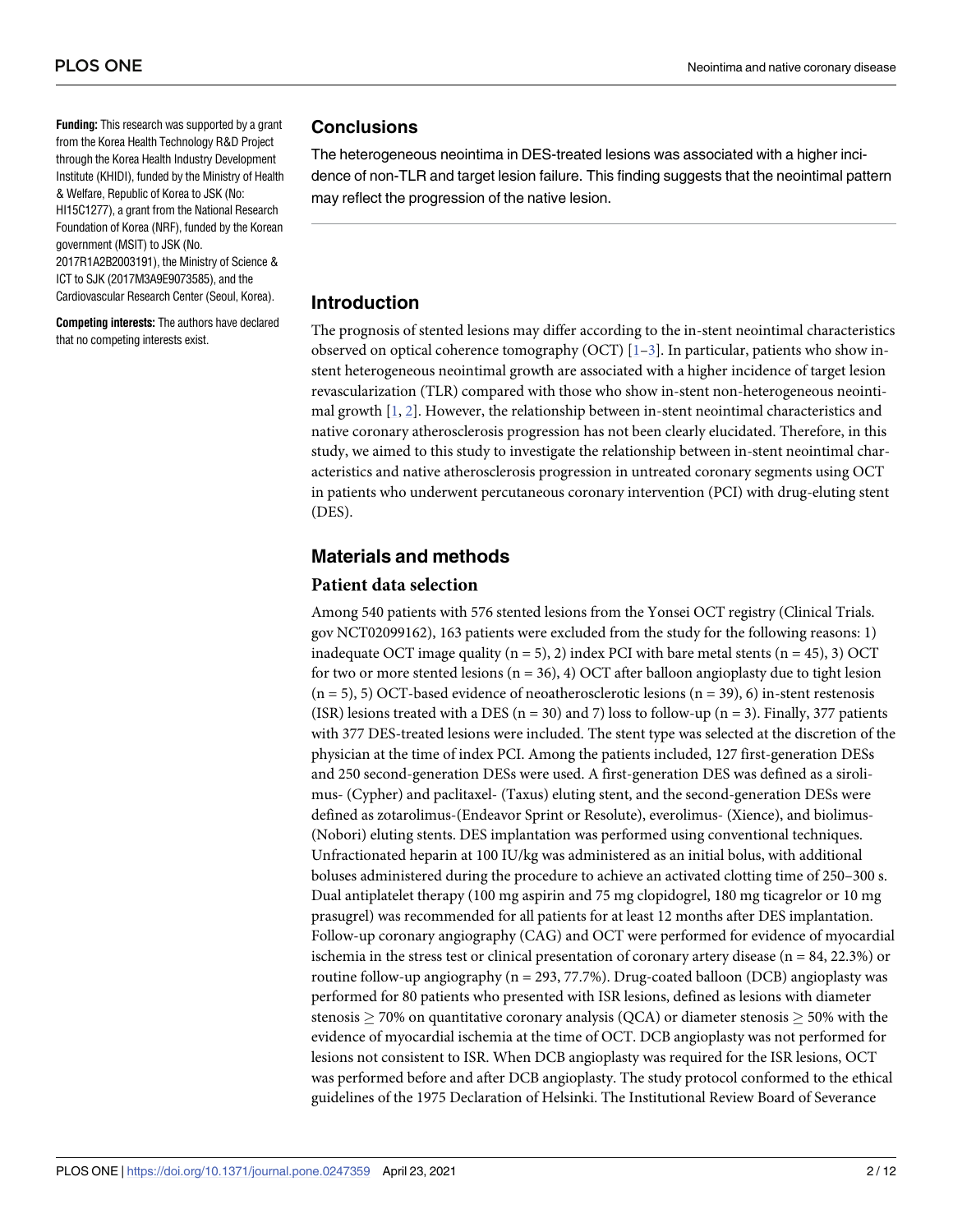<span id="page-2-0"></span>Hospital, the Yonsei University approved the study protocols, and all participants provided written informed consent.

#### **Analysis of coronary angiography and OCT images**

QCA was performed using an offline computerized QCA system (CAAS System; Pie Medical Imaging, Maastricht, The Netherlands) in an independent core laboratory (Cardiovascular Research Center, Seoul, Korea). OCT was performed using the C7-XR imaging system (Light-Lab Imaging; St. Jude Medical, St. Paul, MN, USA). All OCT images were analyzed using a certified offline software (QIvus; Medis Medical Imaging System, Leiden, The Netherlands) at a core laboratory (Cardiovascular Research Center) by analysts who were blinded to both the clinical and angiographic information. The cross-sectional OCT images were measured at 1-mm intervals for quantitative assessments. The stent and luminal cross-sectional area (CSA) were analyzed, and the neointimal CSA was calculated as the stent CSA minus the luminal CSA. The segment with minimal lumen area (MLA) and maximal neointimal proliferation was considered the representative site of lesions for future clinical follow-up [[1,](#page-10-0) [2\]](#page-10-0). Therefore, the stented segments at the minimal lumen CSA and maximal neointimal CSA were qualitatively assessed to characterize the neointimal tissue as either homogeneous (a uniform signalrich band without focal variation or attenuation), heterogeneous (focally changing optical properties and various backscattering patterns), or layered neointima (layers with different optical properties, namely, an adluminal high-scattering layer and an abluminal low-scattering layer) [\[4](#page-10-0)]. Neoatherosclerosis was defined as a lipid neointima (including a thin-cap fibroatheroma neointima, defined as a fibroatheroma with a fibrous cap *<*65 μm) or calcified neointima [[5](#page-10-0)]. Although the OCT pattern had one of the three neointimal patterns (homogeneous, heterogeneous, or layered pattern) with at least one OCT feature of neoatherosclerosis, we classified it as neoatherosclerosis and excluded it from the current study. The neointimal morphologic characteristics were qualitatively evaluated by 2 observers who were blinded to the patients' clinical data and angiographic results. Inter- and intra-observer agreements for the assessment of the neointimal tissue characteristics in our core laboratory have been reported previously [[6](#page-10-0)].

# **DCB angioplasty and periprocedural OCT**

All 80 patients who underwent DCB angioplasty at the time of OCT received 100 mg aspirin and 300 mg clopidogrel, 180 mg, ticagrelor or 60 mg prasugrel as the loading dose at 12 hours before DCB angioplasty. After diagnosis of ISR on angiography, pre-interventional OCT was performed before plain balloon dilation. Subsequently, paclitaxel-coated balloon (Sequent Please; B. Braun, Melsungen, Germany) was used for DCB angioplasty. The DCB size was determined based on the lesion length and stent diameter of ISR. The DCB was inflated for 60 seconds at the ISR lesion. Post-interventional OCT evaluation was conducted after DCB angioplasty. Dual anti-platelet (100 mg aspirin and 75 mg clopidogrel, 180 mg ticagrelor or 10 mg prasugrel) was prescribed for at least 1 month after DCB angioplasty.

#### **Follow-up**

Events were assessed with a pre-specified protocol. All events were collected using a web-based reporting system. Additional information was obtained by medical records or telephone contact. The main endpoint was the incidence of non-target lesion revascularization (non-TLR) assessed according to the neointimal characteristics The TLR rate and any revascularization and myocardial infarction (MI) events were evaluated. TLR was defined as any repeat percutaneous intervention of the target lesion (including 5 mm proximal and 5 mm distal to the target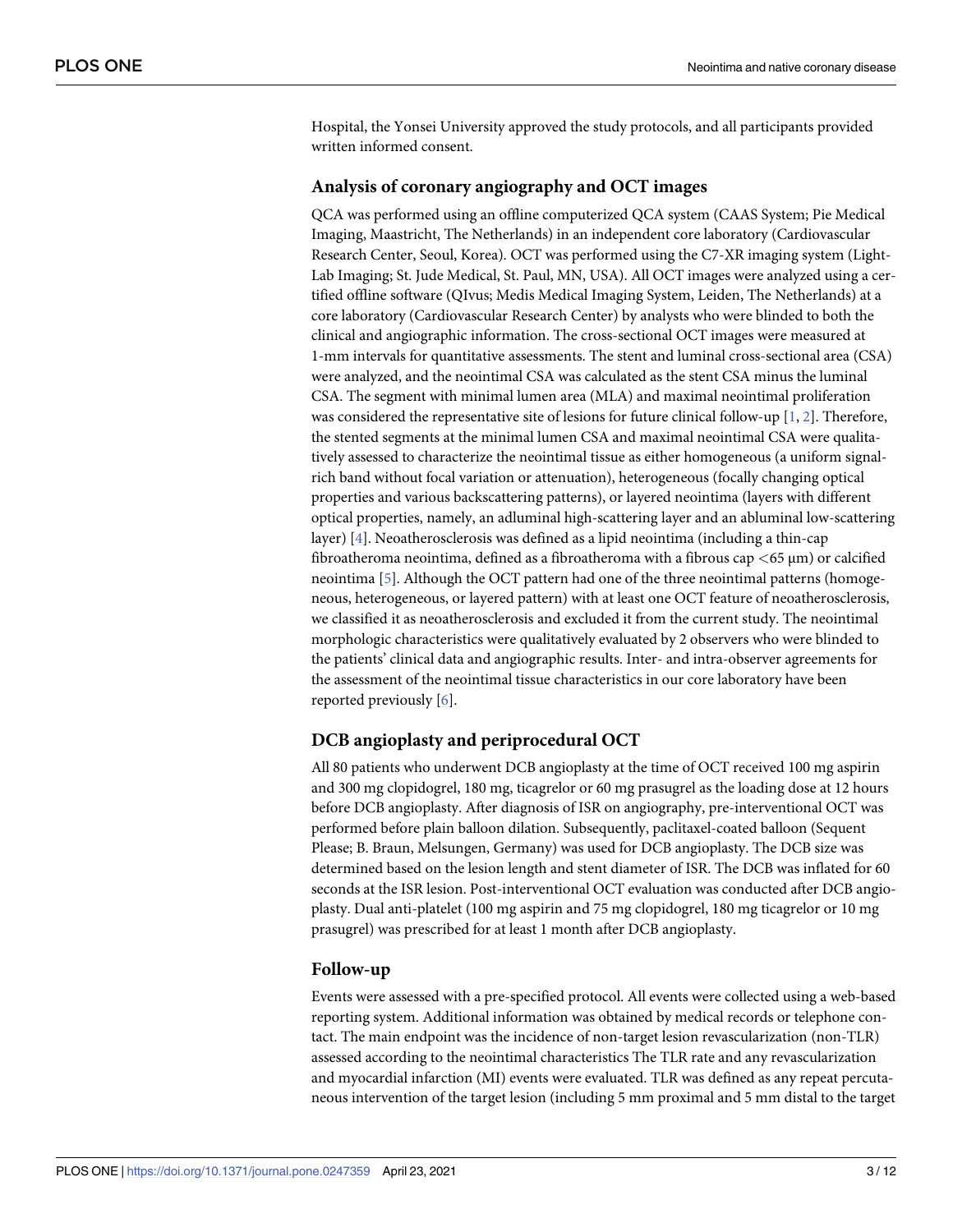<span id="page-3-0"></span>lesion) or surgical bypass of the target vessel performed for restenosis or other complications involving the target lesion. In this study, DES-treated lesions subjected to OCT were the target lesions. All lesions, except for DES-treated lesions subjected to OCT evaluation, were defined as non-target lesions  $[7]$  $[7]$  $[7]$ . MI was defined according to the third universal definition  $[8]$  $[8]$ .

#### **Statistical analysis**

Data are expressed as the number  $(\%)$ , mean  $\pm$  standard deviation or median (interquartile range). Categorical data were compared using the chi-square test or Fisher's exact test. Continuous variables were compared using the Student's t-test for normally distributed data and Kruskal-Wallis H test for non-normally distributed data. Event-free survival was analyzed using the Kaplan-Meier survival curves and compared using the log-rank test between different groups. Using univariate Cox proportional hazards regression analysis, we analyzed 16 probable risk factors including age, sex, conventional cardiac risk factors, medication, stent generation, DCB angioplasty and neointimal characteristics. Age, sex and the variables with pvalue *<*0.10 in the univariate analysis were included in the multivariate analysis to determine the independent predictors for revascularization. Univariate analysis using logistic regression was performed to identify independent predictors of the heterogeneous neointima formation. Age, sex and the variables with p-value less than 0.10 were entered in the multivariate analysis. A p-value *<*0.05 was considered statistically significant. Statistical analyses were performed using SPSS version 20.0.0 (IBM, Armonk, NY, USA).

#### **Results**

#### **Baseline characteristics, angiography features, and QCA**

The median duration between index PCI and OCT examination was 9.0 months (interquartile range: 6.0–13.5 months). CAG and OCT were performed for an evidence of ischemia or recurrent chest pain in 84 patients (acute coronary syndrome: 26 and stable angina: 58) and for routine follow up in 293 patients. DCB angioplasty was performed for 80 ISR lesions of the 377 stented lesions. The baseline, angiographic, and OCT characteristics of the patients according to the neointimal characteristics are shown in [Table](#page-4-0) 1 [homogeneous ( $n = 207$ ), heterogeneous  $(n = 93)$ , and layered neointima  $(n = 77)$  ([Table](#page-4-0) 1).

Significant differences were not found over time from index PCI to OCT evaluation and over the clinical follow-up durations among the 3 neointima groups. The overall baseline and angiographic characteristics were comparable among the 3 neointimal groups. The patients in the heterogeneous and layered neointima groups were older than those in the homogeneous neointima group ( $p = 0.020$ ). Although significant differences were not observed in the stent diameter and stent length, the heterogeneous and layered neointima groups had significantly greater diameter stenosis in QCA than the homogenous neointima group. In quantitative OCT analysis, the heterogeneous and layered neointima groups showed significantly smaller MLA than the homogenous neointima group. Based on the QCA and OCT results, DCB angioplasty was more frequently performed in the heterogeneous and layered neointima groups than in the homogenous neointima group (p*<*0.001).

In the QCA analysis at the time of OCT for non-TLR during the follow-up period, MLD and diameter stenosis were not different among the 3 neointimal groups. However, non-TLR developed significantly earlier in the heterogeneous neointima group than in the non-heterogeneous neointima group (mean duration from OCT to non-TLR: homogeneous vs. heterogeneous vs. layered  $60.89 \pm 30.56$  vs.  $32.92 \pm 26.38$  vs.  $43.33 \pm 33.96$  months,  $p = 0.043$ ; [S1](#page-9-0) [Table](#page-9-0)).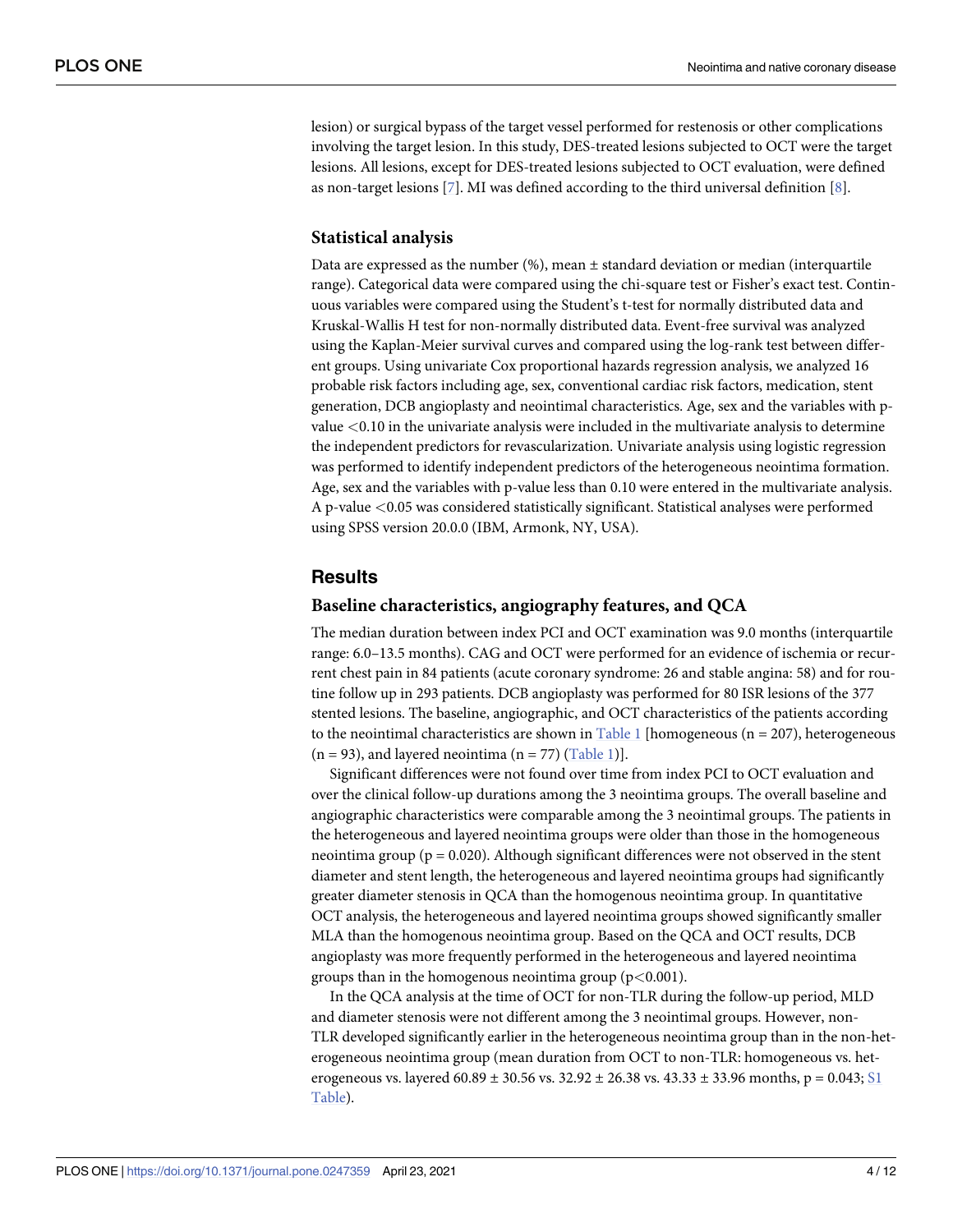| <b>Variables</b>                       | Homogeneous neointima | Heterogeneous neointima | Layered neointima | p-value |
|----------------------------------------|-----------------------|-------------------------|-------------------|---------|
|                                        | $n = 207(54.9\%)$     | $n = 93(24.7%)$         | $n = 77(20.4%)$   |         |
| Time from index PCI to OCT, months     | $15.2 \pm 18.1$       | 18.4± 24.5              | $19.7 \pm 22.0$   | 0.191   |
| Duration of clinical follow-up, months | $39.5 \pm 22.4$       | $37.9 \pm 22.1$         | $41.5 \pm 20.9$   | 0.566   |
| Clinical characteristics               |                       |                         |                   |         |
| Age, years                             | $61.2 \pm 9.7$        | $63.6 \pm 8.7$          | $64.3 \pm 8.6$    | 0.020   |
| Male sex                               | 138 (66.7)            | 63 (67.7)               | 60 (77.9)         | 0.177   |
| Diabetes                               | 63(30.4)              | 34 (36.6)               | 34 (44.2)         | 0.089   |
| Hypertension                           | 124 (59.9)            | 55(59.1)                | 55 (71.4)         | 0.164   |
| Dyslipidemia                           | 99 (47.8)             | 36(38.7)                | 39(50.6)          | 0.231   |
| Current smoker                         | 41(19.8)              | 23(24.7)                | 24 (31.2)         | 0.124   |
| History of MI                          | 3(1.4)                | 4(4.3)                  | 4(5.2)            | 0.164   |
| CKD                                    | 2(1.0)                | 3(3.2)                  | 0(0)              | 0.149   |
| Beta blocker                           | 171 (82.6)            | 67(72.0)                | 60 (77.9)         | 0.111   |
| <b>ACEi</b> or ARB                     | 145(70.0)             | 64 (68.8)               | 54 (70.1)         | 0.974   |
| Statin                                 | 190 (91.8)            | 84 (90.3)               | 68 (88.3)         | 0.661   |
| Angiographic profiles                  |                       |                         |                   |         |
| Target vessel                          |                       |                         |                   | 0.079   |
| <b>LAD</b>                             | 116(56.0)             | 56(60.2)                | 44 (57.1)         |         |
| LCX                                    | 49 (23.7)             | 14(15.1)                | 9(11.7)           |         |
| <b>RCA</b>                             | 42(20.3)              | 23(24.7)                | 24 (31.2)         |         |
| Stent types                            |                       |                         |                   | 0.506   |
| First-generation DES                   | 75 (36.2)             | 29(31.2)                | 23 (29.9)         |         |
| Second-generation DES                  | 132(63.8)             | 64 (68.8)               | 54(70.1)          |         |
| Stent diameter, mm                     | $2.98 \pm 0.33$       | $3.05 \pm 0.36$         | $3.07 \pm 0.40$   | 0.088   |
| Stent length, mm                       | $23.9 \pm 6.3$        | $22.2 \pm 6.9$          | $23.7 \pm 6.1$    | 0.099   |
| Preinterventional QCA                  |                       |                         |                   |         |
| Diameter stenosis, %                   | $27.0 \pm 23.2$       | $46.6 \pm 31.7$         | $50.6 \pm 28.6$   | < 0.001 |
| Lesion length, mm                      | $17.1 \pm 6.0$        | $16.5 \pm 7.0$          | $15.0 \pm 7.6$    | 0.529   |
| DCB angioplasty                        | 22(10.6)              | 30(32.3)                | 28 (36.4)         | < 0.001 |
| OCT characteristics                    |                       |                         |                   |         |
| Quantitative OCT profiles              |                       |                         |                   |         |
| (pre interventional)                   |                       |                         |                   |         |
| $MLA$ , mm <sup>2</sup>                | $4.63 \pm 1.66$       | $4.13 \pm 2.06$         | $3.93 \pm 2.11$   | 0.007   |
| $MSA, \text{mm}^2$                     | $5.11 \pm 1.71$       | $4.83 \pm 1.47$         | $4.88 \pm 1.59$   | 0.806   |
| Mean NIH area, mm <sup>2</sup>         | $1.41 \pm 1.03$       | $1.20 \pm 0.77$         | $1.41\pm0.92$     | 0.224   |

#### <span id="page-4-0"></span>**[Table](#page-3-0) 1. Comparison of the baseline, angiographic, and OCT characteristics according to the neointimal characteristics.**

Data are presented as mean ± standard deviation or number (%). ACEi, angiotensin-converting enzyme inhibitor; ARB, angiotensin receptor blocker; CKD, chronic kidney disease; DCB, drug-coated balloon; DES, drug-eluting stent; LAD, left anterior descending artery; LCX, left circumflex artery; MI, myocardial infarction; MLA, minimal lumenarea; MSA, minimal stent area; NIH, neointimal hyperplasia; OCT, optical coherence tomography; PCI, percutaneous coronary intervention; QCA, quantitative coronary angiography analysis; RCA, right coronary artery.

<https://doi.org/10.1371/journal.pone.0247359.t001>

#### **Clinical outcomes**

The median clinical follow-up duration after OCT examination was 40.0 months (interquartile range: 20.0–54.5 months). The incidence of TLR and any revascularization differed significantly according to the neointimal characteristics (p*<*0.001). The TLR rate was higher in order of the heterogeneous, layered, and homogeneous neointima groups; the differences in the TLR rates of each group were significant (homogeneous vs. heterogeneous vs. layered neointima: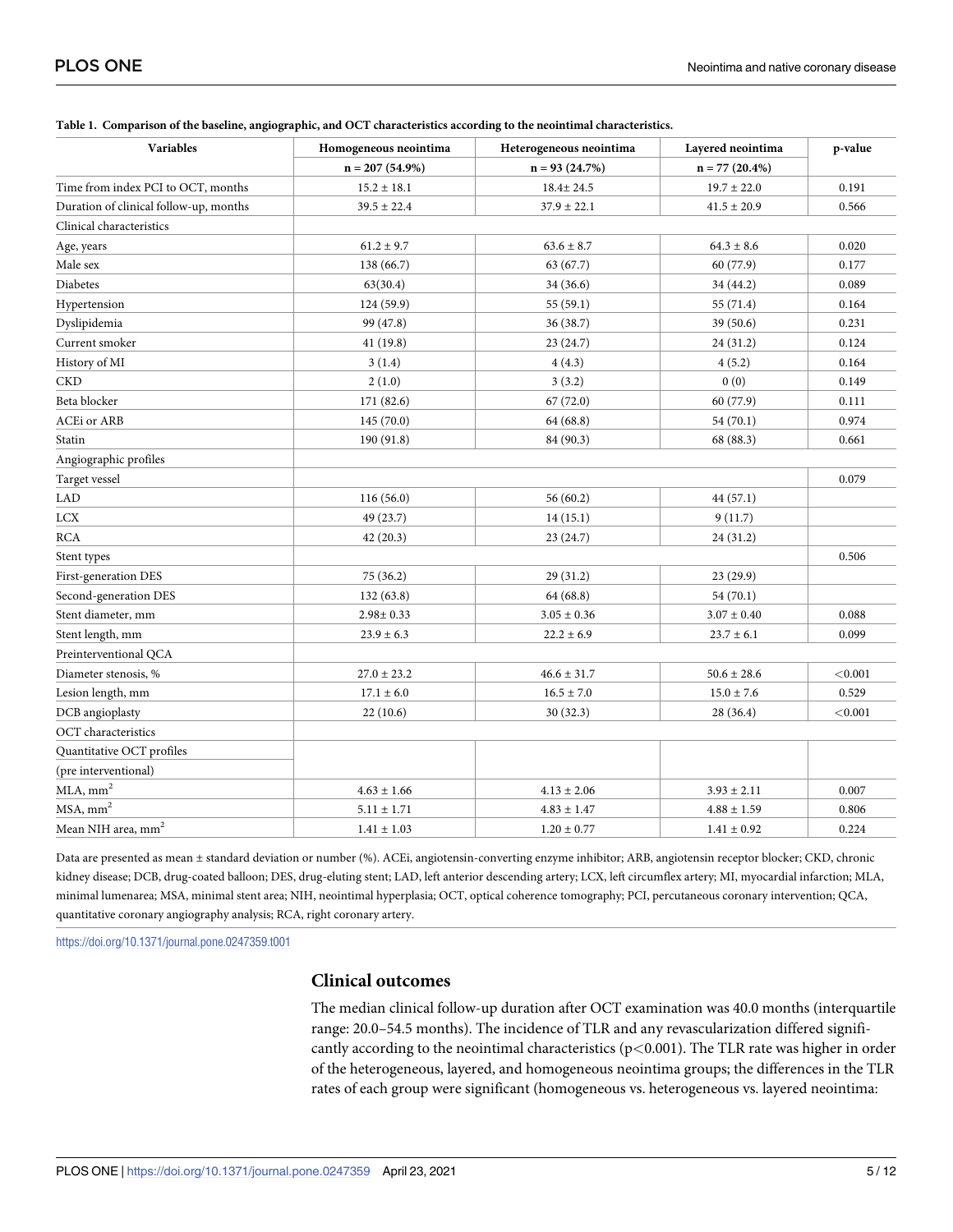<span id="page-5-0"></span>



<https://doi.org/10.1371/journal.pone.0247359.g001>

2.9% vs. 19.4% vs. 10.4%, p*<*0.001; Fig 1A). The heterogeneous neointima group showed significantly higher non-TLR rate than the homogeneous neointima group and tended to have higher non-TLR rates than the layered neointima group (homogeneous vs. heterogeneous intima: 8.7% vs. 14.0%, p = 0.046; heterogeneous vs. layered neointima: 14.0% vs. 7.8%,  $p = 0.152$ ; Table 2, Fig 1B). The heterogeneous neointima group had significantly higher any revascularization rate than the homogeneous and layered neointima groups (homogeneous vs. heterogeneous intima: 10.6% vs. 30.1%, p*<*0.001; heterogeneous vs. layered neointima: 30.1% vs. 13.0%,  $p = 0.003$ ; Fig 1C).

TLR (36.7%) and non-TLR (23.3%) were more frequently observed in the patients who underwent DCB angioplasty in the heterogeneous neointima group (Fig 2A [and](#page-6-0) 2B).

Subgroup analysis according to the reason for follow-up angiography was shown in [S2](#page-9-0) [Table](#page-9-0). The incidence of DCB angioplasty, heterogeneous neointima, any MI and TLR were significantly higher in group with an evidence of ischemia for follow-up angiography. However, there was no significant difference in the incidence of NTLR between group with an evidence of ischemia for follow-up angiography and routine follow-up angiography.

Multivariate analysis showed that heterogeneous neointima (HR: 2.237, 95% confidence interval [CI]:  $1.023-4.890$ ,  $p = 0.044$ ) and chronic kidney disease (hazard ratio [HR]: 8.730, 95% CI: 2.175–35.036,  $p = 0.002$ ) independently increased the non-TLR incidence [\(Table](#page-6-0) 3).

Heterogeneous neointima (HR: 2.671, 95% CI: 1.261–5.656,  $p = 0.010$ ) and chronic kidney disease (HR: 5.971, 95% CI: 1.902–18.751,  $p = 0.002$ ) were the independent predictors of any revascularization [\(Table](#page-7-0) 4). In addition, the significant predictor for the heterogeneous neointima was MI at the time of OCT (HR: 6.698, 95% CI: 1.212–37.022,  $p = 0.029$ ) (S3 [Table\)](#page-9-0).

| Table 2. Clinical adverse events according to the neointimal characteristics at 40.0 months after OCT evaluation. |  |  |  |
|-------------------------------------------------------------------------------------------------------------------|--|--|--|
|-------------------------------------------------------------------------------------------------------------------|--|--|--|

|                       | Homogeneous neointima | Heterogeneous neointima | Layered neointima | p-value |
|-----------------------|-----------------------|-------------------------|-------------------|---------|
|                       | $n = 207(54.9\%)$     | $n = 93(24.7%)$         | $n = 77(20.4\%)$  |         |
| Non-TLR               | 18(8.7%)              | 13 (14.0%)              | $6(7.8\%)$        | 0.114   |
| Cardiac death         | $4(1.9\%)$            | $1(1.1\%)$              | $0(0\%)$          | 0.588   |
| Any MI                | $1(0.5\%)$            | $3(3.2\%)$              | $2(2.6\%)$        | 0.093   |
| TLR                   | $6(2.9\%)$            | 18 (19.4%)              | $8(10.4\%)$       | < 0.001 |
| Any revascularization | $22(10.6\%)$          | 28 (30.1%)              | $10(13.0\%)$      | < 0.001 |

Data are presented as number (%). MI, myocardial infarction; Non-TLR, non-target lesion revascularization; OCT, optical coherence tomography; TLR, target lesion revascularization

<https://doi.org/10.1371/journal.pone.0247359.t002>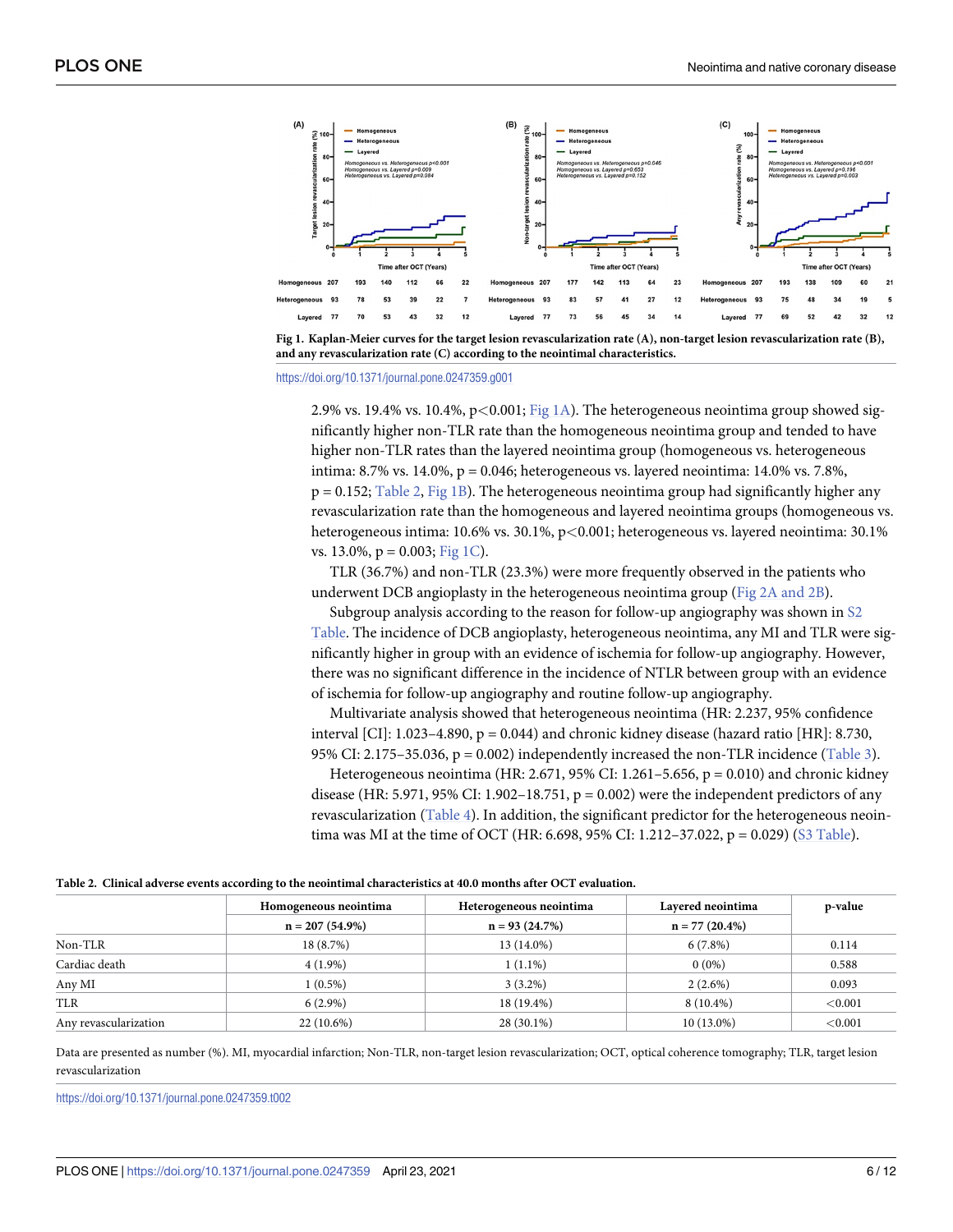<span id="page-6-0"></span>

[Fig](#page-5-0) 2. Target lesion revascularization rates (A) and non-target lesion revascularization rates (B) according to the **neointimal characteristics and DCB angioplasty.** DCB, drug-coated balloon.

<https://doi.org/10.1371/journal.pone.0247359.g002>

# **Discussion**

In previous studies, heterogeneous neointima had been closely associated with higher target lesion failure rates in non-significant lesions not subjected to any interventions [[1,](#page-10-0) [9\]](#page-10-0) and significant ISR lesions treated with DCB compared to non-heterogeneous neointima [\[2,](#page-10-0) [3](#page-10-0)]. This study reported that 1) the incidence of TLR and non-TLR differed according to the in-stent neointimal characteristics and 2) patients with heterogeneous neointima with DESs were associated with a higher incidence of non-TLR and TLR.

Several studies have reported the prediction of cardiovascular events based on the OCT findings of de novo coronary artery. Thin-cap fibro-atheroma, lipid-rich plaque, and plaque rupture on OCT are the major risk factors and healed coronary plaque is a preventive factor for future coronary artery events  $[10-14]$ . However, only a few reports have described the

| Variable                  |       | Univariate analysis |         |           | Multivariate analysis |         |  |
|---------------------------|-------|---------------------|---------|-----------|-----------------------|---------|--|
|                           | HR    | 95% CI              | p-value | <b>HR</b> | 95% CI                | p-value |  |
| Age                       | 0.988 | $0.956 - 1.022$     | 0.487   | 0.985     | $0.947 - 1.023$       | 0.432   |  |
| Male                      | 0.880 | $0.450 - 1.722$     | 0.710   | 1.240     | $0.550 - 2.798$       | 0.604   |  |
| <b>Diabetes</b>           | 1.830 | $0.947 - 3.536$     | 0.072   | 1.618     | $0.796 - 3.286$       | 0.184   |  |
| Hypertension              | 1.284 | $0.630 - 2.617$     | 0.492   |           |                       |         |  |
| Dyslipidemia              | 0.765 | $0.392 - 1.494$     | 0.433   |           |                       |         |  |
| Current smoker            | 1.496 | $0.735 - 3.048$     | 0.267   |           |                       |         |  |
| <b>CKD</b>                | 8.451 | 2.497-28.606        | 0.001   | 8.730     | 2.175-35.036          | 0.002   |  |
| History of MI             | 3.210 | 0.756-13.632        | 0.114   |           |                       |         |  |
| DCB angioplasty after OCT | 1.317 | $0.615 - 2.823$     | 0.478   |           |                       |         |  |
| First-generation DES      | 0.986 | 0.489-1.991         | 0.970   |           |                       |         |  |
| Homogeneous neointima     | 0.604 | $0.310 - 1.177$     | 0.139   |           |                       |         |  |
| Heterogeneous neointima   | 2.024 | 1.025-4.000         | 0.042   | 2.237     | 1.023-4.890           | 0.044   |  |
| Layered neointima         | 0.852 | $0.349 - 2.082$     | 0.726   |           |                       |         |  |
| ACEi or ARB               | 0.891 | $0.416 - 1.907$     | 0.766   |           |                       |         |  |
| Beta blocker              | 0.538 | $0.269 - 1.078$     | 0.080   | 0.901     | $0.387 - 2.096$       | 0.809   |  |
| Statin                    | 1.004 | $0.303 - 3.325$     | 0.995   |           |                       |         |  |

**[Table](#page-5-0) 3. Independent predictors for non-target lesion revascularization.**

ACEi, angiotensin-converting enzyme inhibitor; ARB, angiotensin receptor antagonist; CKD, chronic kidney disease, CI, confidence interval; DCB, drug-coated balloon; DES, drug-eluting stent; MI, myocardial infarction; OCT, optical coherence tomography; HR, hazard ratio

<https://doi.org/10.1371/journal.pone.0247359.t003>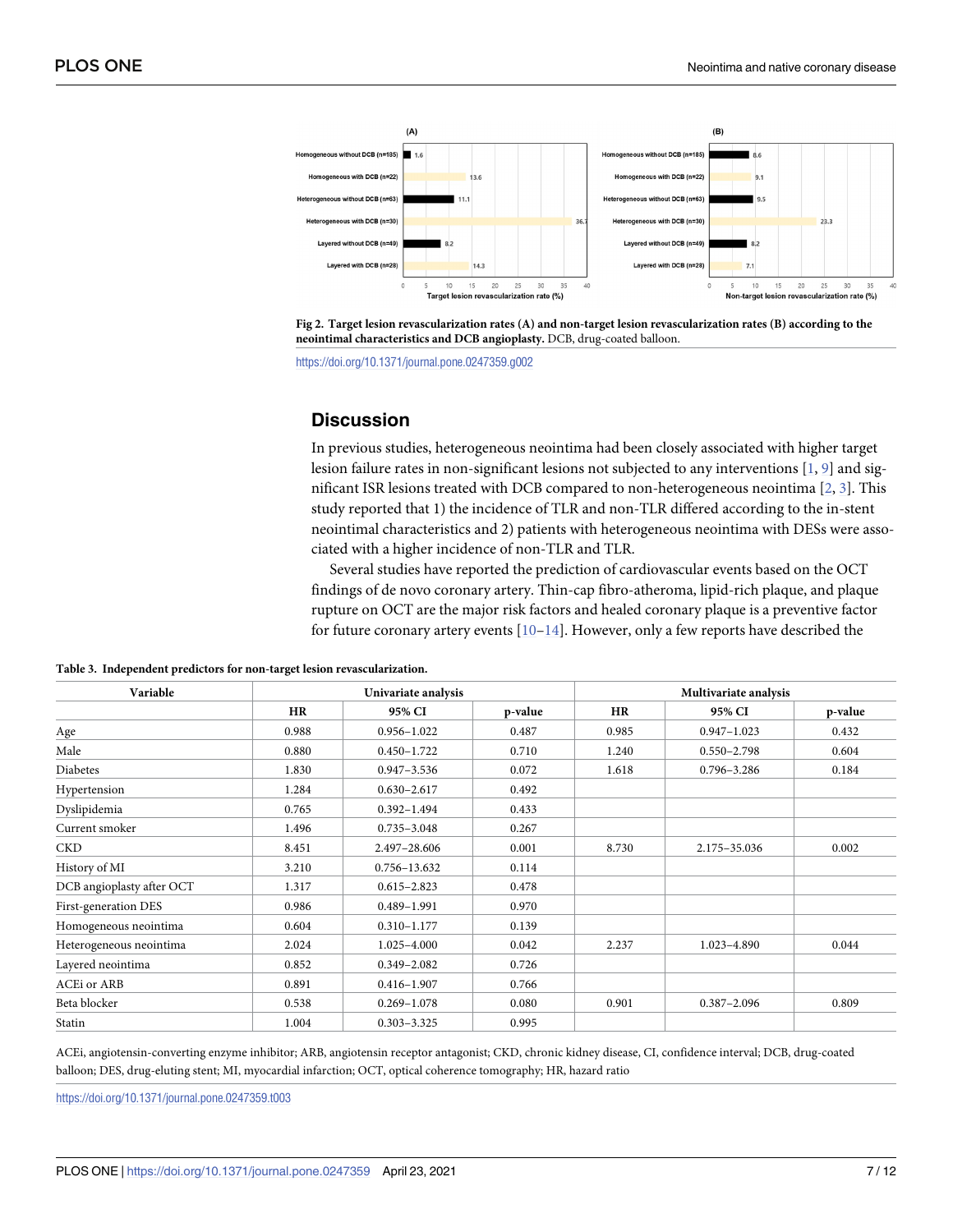| Variable                  |           | Univariate analysis |            |       | Multivariate analysis |         |  |
|---------------------------|-----------|---------------------|------------|-------|-----------------------|---------|--|
|                           | <b>HR</b> | 95% CI              | p-value    | HR    | 95% CI                | p-value |  |
| Age                       | 0.994     | $0.968 - 1.020$     | 0.633      | 0.978 | $0.950 - 1.007$       | 0.132   |  |
| Male                      | 0.643     | $0.383 - 1.078$     | 0.094      | 0.770 | $0.426 - 1.392$       | 0.386   |  |
| Diabetes                  | 1.847     | $1.111 - 3.070$     | 0.018      | 1.524 | $0.897 - 2.592$       | 0.119   |  |
| Hypertension              | 0.833     | $0.492 - 1.411$     | 0.497      |       |                       |         |  |
| Dyslipidemia              | 0.838     | $0.499 - 1.408$     | 0.505      |       |                       |         |  |
| Current smoker            | 1.259     | $0.716 - 2.213$     | 0.424      |       |                       |         |  |
| <b>CKD</b>                | 6.354     | $2.253 - 17.920$    | < 0.001    | 5.971 | 1.902-18.751          | 0.002   |  |
| History of MI             | 1.439     | 0.349-5.927         | 0.614      |       |                       |         |  |
| DCB angioplasty after OCT | 2.430     | 1.406-4.203         | 0.001      |       |                       |         |  |
| First-generation DES      | 1.043     | $0.609 - 1.788$     | 0.877      |       |                       |         |  |
| Homogeneous neointima     | 0.301     | $0.169 - 0.537$     | ${<}0.001$ | 0.505 | $0.222 - 1.150$       | 0.104   |  |
| Heterogeneous neointima   | 4.324     | $2.537 - 7.370$     | < 0.001    | 2.671 | $1.261 - 5.656$       | 0.010   |  |
| Layered neointima         | 0.820     | $0.411 - 1.637$     | 0.574      |       |                       |         |  |
| <b>ACEi</b> or ARB        | 0.741     | $0.417 - 1.316$     | 0.306      |       |                       |         |  |
| Beta blocker              | 0.434     | $0.251 - 0.752$     | 0.003      | 0.745 | $0.403 - 1.378$       | 0.348   |  |
| Statin                    | 0.856     | $0.365 - 2.006$     | 0.720      |       |                       |         |  |

#### <span id="page-7-0"></span>**[Table](#page-5-0) 4. Independent predictors for any revascularization.**

ACEi, angiotensin-converting enzyme inhibitor; ARB, angiotensin receptor antagonist; CI, confidence interval; CKD, chronic kidney disease; DCB, drug-coated balloon; DES, drug-eluting stent; MI, myocardial infarction; OCT, optical coherence tomography; HR, hazard ratio

#### <https://doi.org/10.1371/journal.pone.0247359.t004>

relationship between in-stent neointimal characteristics and non-target lesion outcome. Taniwaki et al. [\[15\]](#page-10-0) reported the possible association between in-stent neoatherosclerosis and native coronary artery disease progression, suggesting similarities in the pathophysiologic mechanisms of the two entities. Our results also showed that the incidence of non-TLR was higher in the in-stent heterogeneous neointima group than in non-heterogeneous neointima groups, particularly homogeneous neointima group. Compared with a previous study, the current study focused on neointimal patterns without neoatherosclerotic features. This novel study suggests that the heterogeneous neointimal pattern without definite neoatherosclerosis may have clinical implications similar to those of neointima with neoatherosclerosis reported previously. Moreover, the change in neointimal pattern generally precedes neoatherosclerosis development, indicating that non-TLR events may be predicted earlier than that reported in a previous study with neoatherosclerosis. In terms of the possible mechanisms underlying the development of heterogeneous neointima, inflammation due to hypersensitivity reaction to drugs or polymers of a DES may play an important role in heterogeneous neointima growth and in native lesion progression [\[3](#page-10-0)]. In this study, the incidence of non-TLR in the heterogeneous neointima group with DCB angioplasty was higher than that of non-significant stented lesion with heterogeneous neointima as well as non-heterogeneous neointima with DCB angioplasty. This result indicates that atherosclerosis progression in non-stented de novo lesion may occur more rapidly in significant stented lesion with heterogeneous pattern than in non-significant lesion with heterogeneous neointima or significant lesion with homogeneous neointima. Given the important contribution of inflammatory processes to neointimal degeneration and native atherosclerosis as a continuity of coronary artery tree, the presence and extent of neointimal tissue inflammation may affect the atherosclerotic progression of de novo coronary artery that is not associated with stent [[16](#page-10-0), [17](#page-10-0)].

In previous articles, second-generation DES showed better results in intermediate-term strut apposition and coverage than first-generation DES, as well as superiority in long-term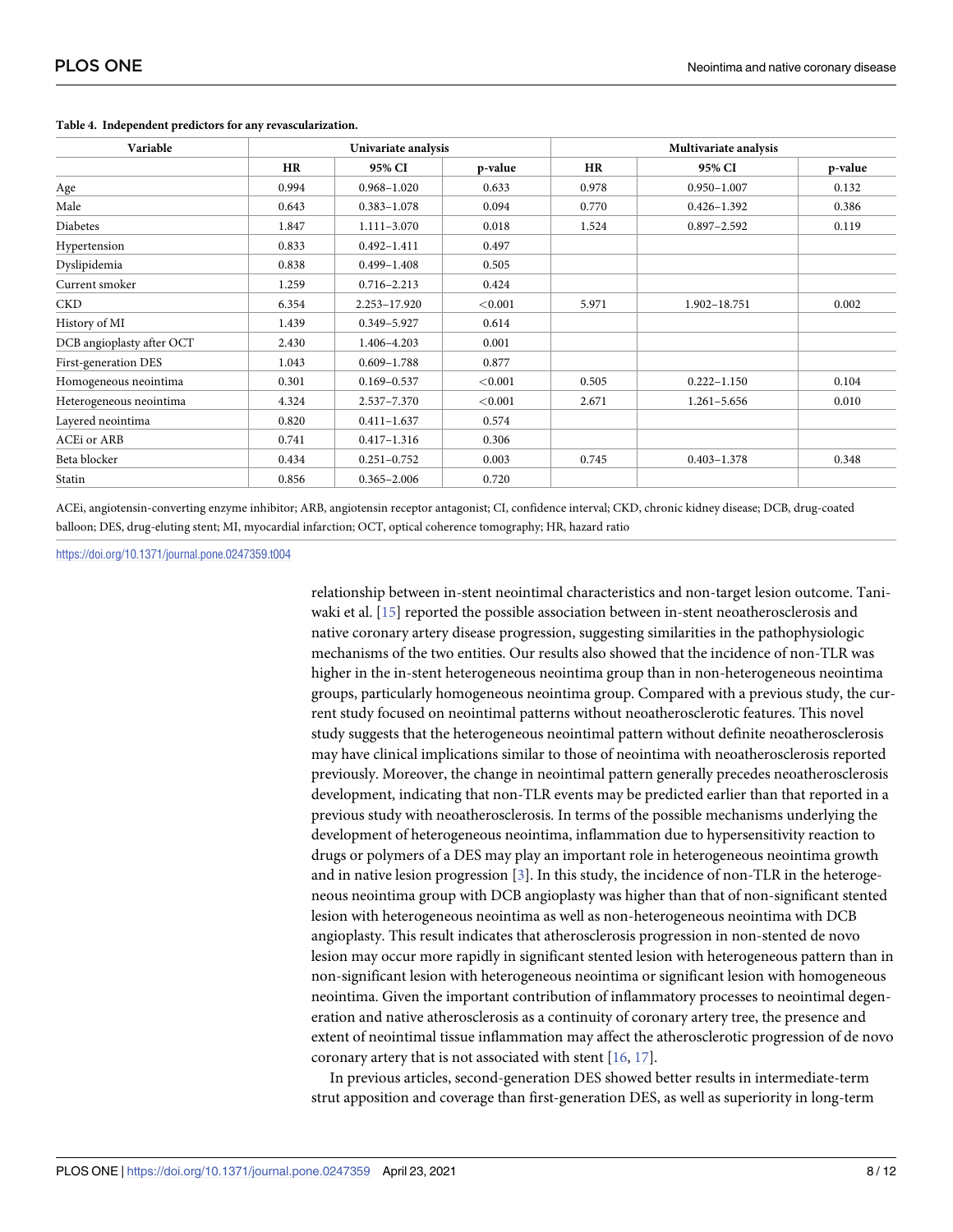<span id="page-8-0"></span>

**Non-stented Coronary Plaque Vulnerability Neointimal Vulnerability** 

**Fig 3. Association of in-stent neointimal patterns and native coronary plaque characteristics.** Angiographic and optical coherence tomography images of the in-stent homogeneous neointimal pattern (A, B) and fibrous atherosclerotic plaque (C, D, E) and the in-stent heterogeneous neointimal pattern (F, G) and thin-cap fibroatheroma (H, I, J) in the native coronary artery.

<https://doi.org/10.1371/journal.pone.0247359.g003>

clinical results [\[18,](#page-11-0) [19\]](#page-11-0). However, there have been little investigation dealt with the difference in DCB angioplasty outcomes between first-generation DES and second-generation DES. In present study, we did not find a significant difference of TLR rate between first-generation DES and second-generation DES (TLR rate; 8.7% vs 8.4%,  $p = 0.924$ ). This finding may reflect similar efficacy of DCB angioplasty either first-generation or second-generation DES ISR, but this result should be evaluated with further clinical trials.

The risk factor of heterogeneous neointima formation is not well known. In present study, clinical presentation of MI at the time of OCT was independent risk factors for the development of heterogeneous neointimal tissue. Gonzalo et al. [\[4\]](#page-10-0) also demonstrated that the incidence of heterogeneous neointima is much higher in patients with unstable angina than those with stable angina. In our study, in patients with non-TLR, a similar degree of stenosis was noted among the 3 neointimal patterns at the time of OCT. However, non-TLR occurrence developed earlier in the in-stent heterogeneous group, which may suggest a rapid progression of native lesion in this group of neointimal pattern. A possible explanation was shown in recent cases with OCT evaluation of both stented and native lesions (these cases were not included in the current analysis; Fig 3).

Although whole vessel OCT examination is expected to provide more accurate information to assess the association between the stented and native lesions and predict future coronary events, performing OCT on all coronary arteries is impractical because it requires an excessive use of contrast agents and increases procedure time. Otherwise, an OCT for stented lesions may be a more clinically useful method to provide information on lesion progression in native lesion as well as stented lesion, which can be more practical approach in real clinical practice.

To date, little or no treatment has been known to affect the formation and changes in instent neointimal characteristics. However, a previous study [[20](#page-11-0)] reported that an intensive lipid control may be beneficial to prevent heterogeneous neointimal degeneration. In the current clinical viewpoint, applicable treatment options are limited to reduce a future event in patients with in-stent heterogeneous neointima, and potent lipid-lowering agents or antiinflammatory agents is a possible suggested approach. However, more investigation and data are warranted to support this concept.

This study has several limitations. First, although the neointima was categorized based on frames within MLA or greatest neointimal CSA, a single category may not sufficiently represent the neointima when the lesion was diffused. Second, the study had a heterogeneous population because we included all patients who underwent an OCT examination regardless of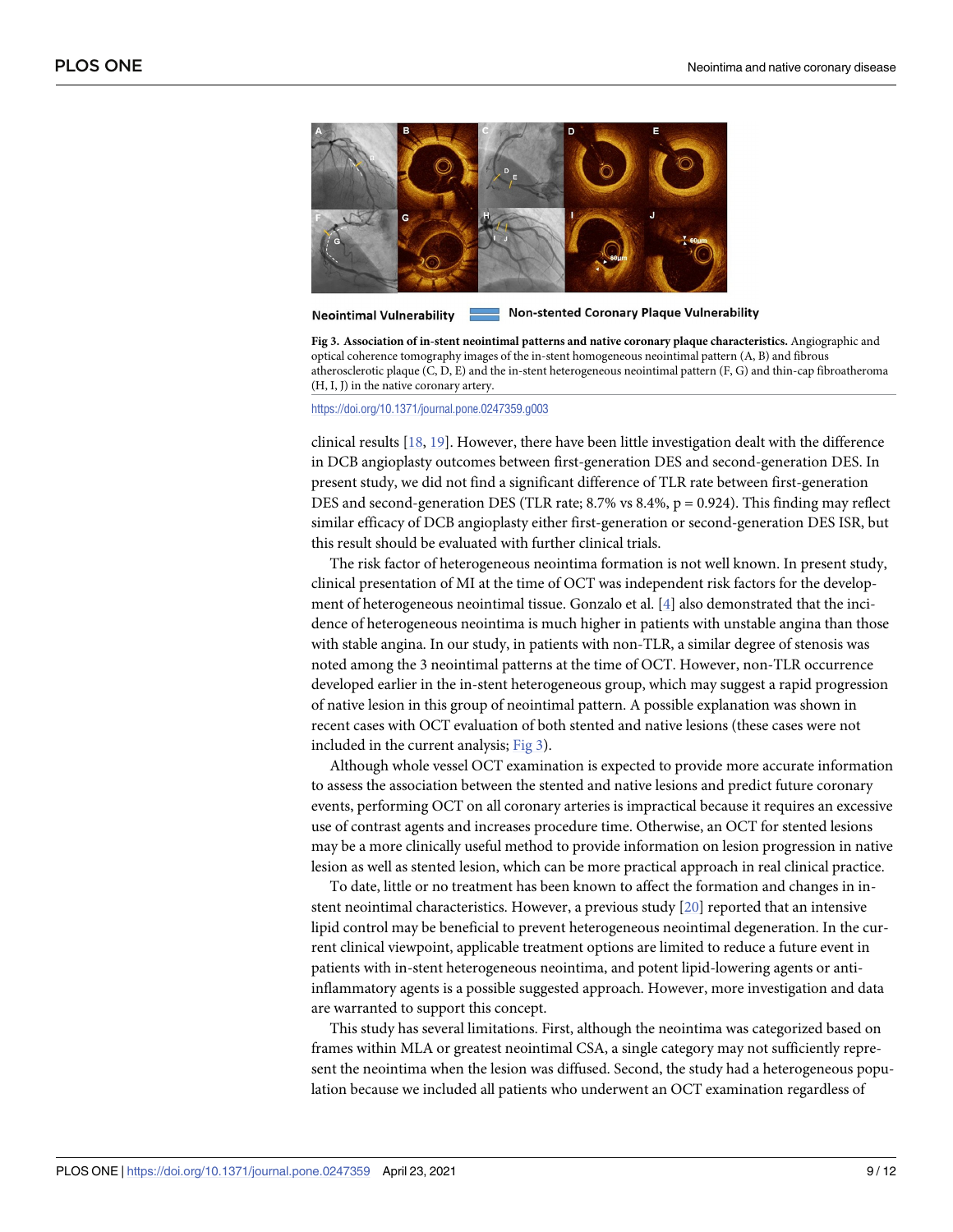<span id="page-9-0"></span>DCB treatment. Third, time from index PCI to OCT was not constant, and variation among individuals was noted. Nevertheless, follow-up duration was adequate to assess the effect of neointimal characteristics and not different among the 3 neointima groups. Fourth, a neointimal pattern with neoatherosclerosis was not included in this analysis which may require further study. Finally, even if we provided representative OCT images of the association between in-stent neointimal pattern and native coronary artery plaque pattern, we did not perform OCT on all of the non-target lesions. Therefore, we could not completely reveal the difference of the OCT pattern of non-target lesion depending on the in-stent neointimal characteristics.

# **Conclusions**

Heterogeneous neointima in DES-treated lesion was associated with a higher incidence of non-TLR and stented target lesion failure. This finding suggests that the neointimal pattern of DES may be a possible prognostic indicator of native lesion progression.

# **Supporting information**

**S1 [Table.](http://www.plosone.org/article/fetchSingleRepresentation.action?uri=info:doi/10.1371/journal.pone.0247359.s001) Quantitative coronary analysis of non-stented lesions occurred a non-target lesion revascularization at time of OCT evaluation.** (DOCX)

**S2 [Table.](http://www.plosone.org/article/fetchSingleRepresentation.action?uri=info:doi/10.1371/journal.pone.0247359.s002) Subgroup analysis according to the reason for follow-up angiography.** (DOCX)

**S3 [Table.](http://www.plosone.org/article/fetchSingleRepresentation.action?uri=info:doi/10.1371/journal.pone.0247359.s003) Independent predictors for heterogeneous neointima.** (DOCX)

# **Author Contributions**

**Conceptualization:** Hae Won Jung, Chewan Lim, Han Joon Bae, Jung-Sun Kim, Seung-Jun Lee, Byeong-Keuk Kim, Donghoon Choi, Myeong-Ki Hong, Yangsoo Jang.

**Data curation:** Hae Won Jung, Chewan Lim, Jung-Sun Kim, Seung-Jun Lee.

**Formal analysis:** Han Joon Bae, Jung-Sun Kim, Seung-Jun Lee, Chul-Min Ahn.

**Funding acquisition:** Jung-Sun Kim.

**Investigation:** Hae Won Jung, Chewan Lim, Jung-Hee Lee, Yong-Joon Lee, Jung-Sun Kim, Chul-Min Ahn.

**Methodology:** Hae Won Jung, Chewan Lim, Jung-Hee Lee, Yong-Joon Lee, Young-Guk Ko.

**Project administration:** Chul-Min Ahn.

**Software:** Sung-Jin Hong.

**Validation:** Jung-Hee Lee.

**Visualization:** Sung-Jin Hong.

**Writing – original draft:** Hae Won Jung, Chewan Lim, Jung-Sun Kim.

**Writing – review & editing:** Han Joon Bae, Yong-Joon Lee, Jung-Sun Kim, Sung-Jin Hong, Byeong-Keuk Kim, Young-Guk Ko, Donghoon Choi, Myeong-Ki Hong, Yangsoo Jang.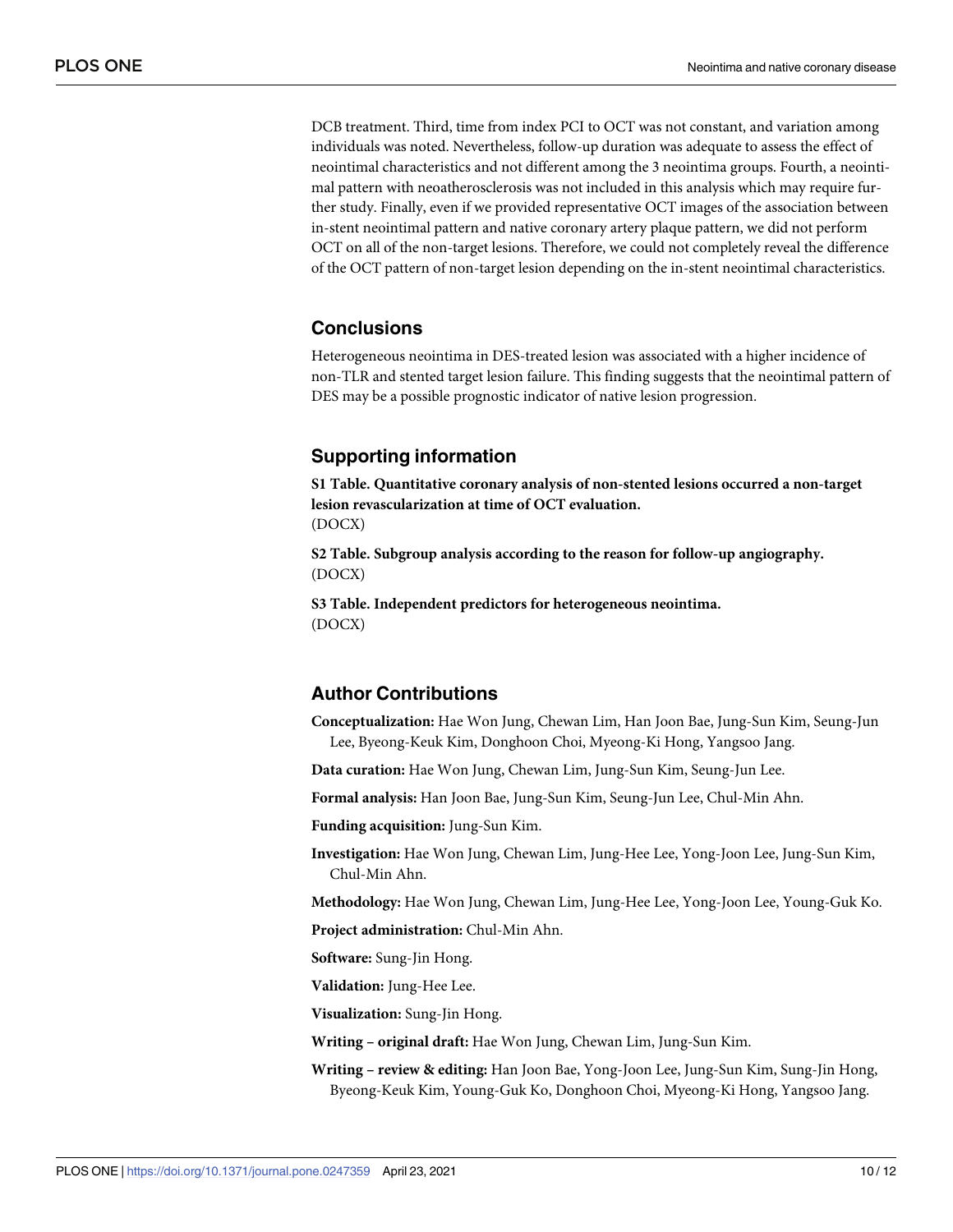#### <span id="page-10-0"></span>**References**

- **[1](#page-1-0).** Kim JS, Lee JH, Shin DH, Kim BK, Ko YG, Choi D, et al. Long-term outcomes of neointimal hyperplasia without neoatherosclerosis after drug-eluting stent implantation. JACC Cardiovasc Imaging. 2014; 7 (8):788–95. <https://doi.org/10.1016/j.jcmg.2014.05.004> PMID: [25051946](http://www.ncbi.nlm.nih.gov/pubmed/25051946)
- **[2](#page-1-0).** Lee JH, Jung HW, Kim JS, Hong SJ, Ahn CM, Kim BK, et al. Different Neointimal Pattern in Early vs. Late In-Stent Restenosis and Clinical Outcomes After Drug-Coated Balloon Angioplasty- An Optical Coherence Tomography Study. Circ J. 2018; 82(11):2745–52. <https://doi.org/10.1253/circj.CJ-18-0619> PMID: [30197402](http://www.ncbi.nlm.nih.gov/pubmed/30197402)
- **[3](#page-1-0).** Tada T, Kadota K, Hosogi S, Miyake K, Ohya M, Amano H, et al. Association between tissue characteristics assessed with optical coherence tomography and mid-term results after percutaneous coronary intervention for in-stent restenosis lesions: a comparison between balloon angioplasty, paclitaxelcoated balloon dilatation, and drug-eluting stent implantation. Eur Heart J Cardiovasc Imaging. 2015; 16(10):1101–11. <https://doi.org/10.1093/ehjci/jev031> PMID: [25762559](http://www.ncbi.nlm.nih.gov/pubmed/25762559)
- **[4](#page-2-0).** Gonzalo N, Serruys PW, Okamura T, van Beusekom HM, Garcia-Garcia HM, van Soest G, et al. Optical coherence tomography patterns of stent restenosis. Am Heart J. 2009; 158(2):284–93. [https://doi.org/](https://doi.org/10.1016/j.ahj.2009.06.004) [10.1016/j.ahj.2009.06.004](https://doi.org/10.1016/j.ahj.2009.06.004) PMID: [19619707](http://www.ncbi.nlm.nih.gov/pubmed/19619707)
- **[5](#page-2-0).** Nakamura D, Yasumura K, Nakamura H, Matsuhiro Y, Yasumoto K, Tanaka A, et al. Different Neoatherosclerosis Patterns in Drug-Eluting- and Bare-Metal Stent Restenosis- Optical Coherence Tomography Study. Circ J. 2019; 83(2):313–9. <https://doi.org/10.1253/circj.CJ-18-0701> PMID: [30487370](http://www.ncbi.nlm.nih.gov/pubmed/30487370)
- **[6](#page-2-0).** Lee SJ, Kim BK, Kim JS, Ko YG, Choi D, Jang Y, et al. Evaluation of neointimal morphology of lesions with or without in-stent restenosis: an optical coherence tomography study. Clin Cardiol. 2011; 34 (10):633–9. <https://doi.org/10.1002/clc.20960> PMID: [21928365](http://www.ncbi.nlm.nih.gov/pubmed/21928365)
- **[7](#page-3-0).** Hicks KA, Mahaffey KW, Mehran R, Nissen SE, Wiviott SD, Dunn B, et al. 2017 Cardiovascular and Stroke Endpoint Definitions for Clinical Trials. J Am Coll Cardiol. 2018; 71(9):1021-34. [https://doi.org/](https://doi.org/10.1016/j.jacc.2017.12.048) [10.1016/j.jacc.2017.12.048](https://doi.org/10.1016/j.jacc.2017.12.048) PMID: [29495982](http://www.ncbi.nlm.nih.gov/pubmed/29495982)
- **[8](#page-3-0).** Thygesen K, Alpert JS, Jaffe AS, Simoons ML, Chaitman BR, White HD, et al. Third universal definition of myocardial infarction. J Am Coll Cardiol. 2012; 60(16):1581–98. [https://doi.org/10.1016/j.jacc.2012.](https://doi.org/10.1016/j.jacc.2012.08.001) [08.001](https://doi.org/10.1016/j.jacc.2012.08.001) PMID: [22958960](http://www.ncbi.nlm.nih.gov/pubmed/22958960)
- **[9](#page-6-0).** Fukuhara K, Okura H, Kume T, Yamada R, Neishi Y, Uemura S. In-stent neointimal characteristics and late neointimal response after drug-eluting stent implantation: A preliminary observation. J Cardiol. 2016; 67(5):437–41. <https://doi.org/10.1016/j.jjcc.2015.07.002> PMID: [26276105](http://www.ncbi.nlm.nih.gov/pubmed/26276105)
- **[10](#page-6-0).** Jang IK, Tearney GJ, MacNeill B, Takano M, Moselewski F, Iftima N, et al. In vivo characterization of coronary atherosclerotic plaque by use of optical coherence tomography. Circulation. 2005; 111 (12):1551–5. <https://doi.org/10.1161/01.CIR.0000159354.43778.69> PMID: [15781733](http://www.ncbi.nlm.nih.gov/pubmed/15781733)
- **11.** Iannaccone M, Quadri G, Taha S, D'Ascenzo F, Montefusco A, Omede P, et al. Prevalence and predictors of culprit plaque rupture at OCT in patients with coronary artery disease: a meta-analysis. Eur Heart J Cardiovasc Imaging. 2016; 17(10):1128–37. <https://doi.org/10.1093/ehjci/jev283> PMID: [26508517](http://www.ncbi.nlm.nih.gov/pubmed/26508517)
- **12.** Xing L, Higuma T, Wang Z, Aguirre AD, Mizuno K, Takano M, et al. Clinical Significance of Lipid-Rich Plaque Detected by Optical Coherence Tomography: A 4-Year Follow-Up Study. J Am Coll Cardiol. 2017; 69(20):2502–13. <https://doi.org/10.1016/j.jacc.2017.03.556> PMID: [28521888](http://www.ncbi.nlm.nih.gov/pubmed/28521888)
- **13.** Vergallo R, Uemura S, Soeda T, Minami Y, Cho JM, Ong DS, et al. Prevalence and Predictors of Multiple Coronary Plaque Ruptures: In Vivo 3-Vessel Optical Coherence Tomography Imaging Study. Arterioscler Thromb Vasc Biol. 2016; 36(11):2229–38. <https://doi.org/10.1161/ATVBAHA.116.307891> PMID: [27634834](http://www.ncbi.nlm.nih.gov/pubmed/27634834)
- **[14](#page-6-0).** Vergallo R, Porto I, D'Amario D, Annibali G, Galli M, Benenati S, et al. Coronary Atherosclerotic Phenotype and Plaque Healing in Patients With Recurrent Acute Coronary Syndromes Compared With Patients With Long-term Clinical Stability: An In Vivo Optical Coherence Tomography Study. JAMA Cardiol. 2019; 4(4):321–9. <https://doi.org/10.1001/jamacardio.2019.0275> PMID: [30865212](http://www.ncbi.nlm.nih.gov/pubmed/30865212)
- **[15](#page-7-0).** Taniwaki M, Windecker S, Zaugg S, Stefanini GG, Baumgartner S, Zanchin T, et al. The association between in-stent neoatherosclerosis and native coronary artery disease progression: a long-term angiographic and optical coherence tomography cohort study. Eur Heart J. 2015; 36(32):2167–76. [https://](https://doi.org/10.1093/eurheartj/ehv227) [doi.org/10.1093/eurheartj/ehv227](https://doi.org/10.1093/eurheartj/ehv227) PMID: [26040806](http://www.ncbi.nlm.nih.gov/pubmed/26040806)
- **[16](#page-7-0).** Hansson GK. Inflammation, atherosclerosis, and coronary artery disease. N Engl J Med. 2005; 352 (16):1685–95. <https://doi.org/10.1056/NEJMra043430> PMID: [15843671](http://www.ncbi.nlm.nih.gov/pubmed/15843671)
- **[17](#page-7-0).** Lee KY, Chang K. Understanding Vulnerable Plaques: Current Status and Future Directions. Korean Circ J. 2019; 49(12):1115–22. <https://doi.org/10.4070/kcj.2019.0211> PMID: [31760703](http://www.ncbi.nlm.nih.gov/pubmed/31760703)